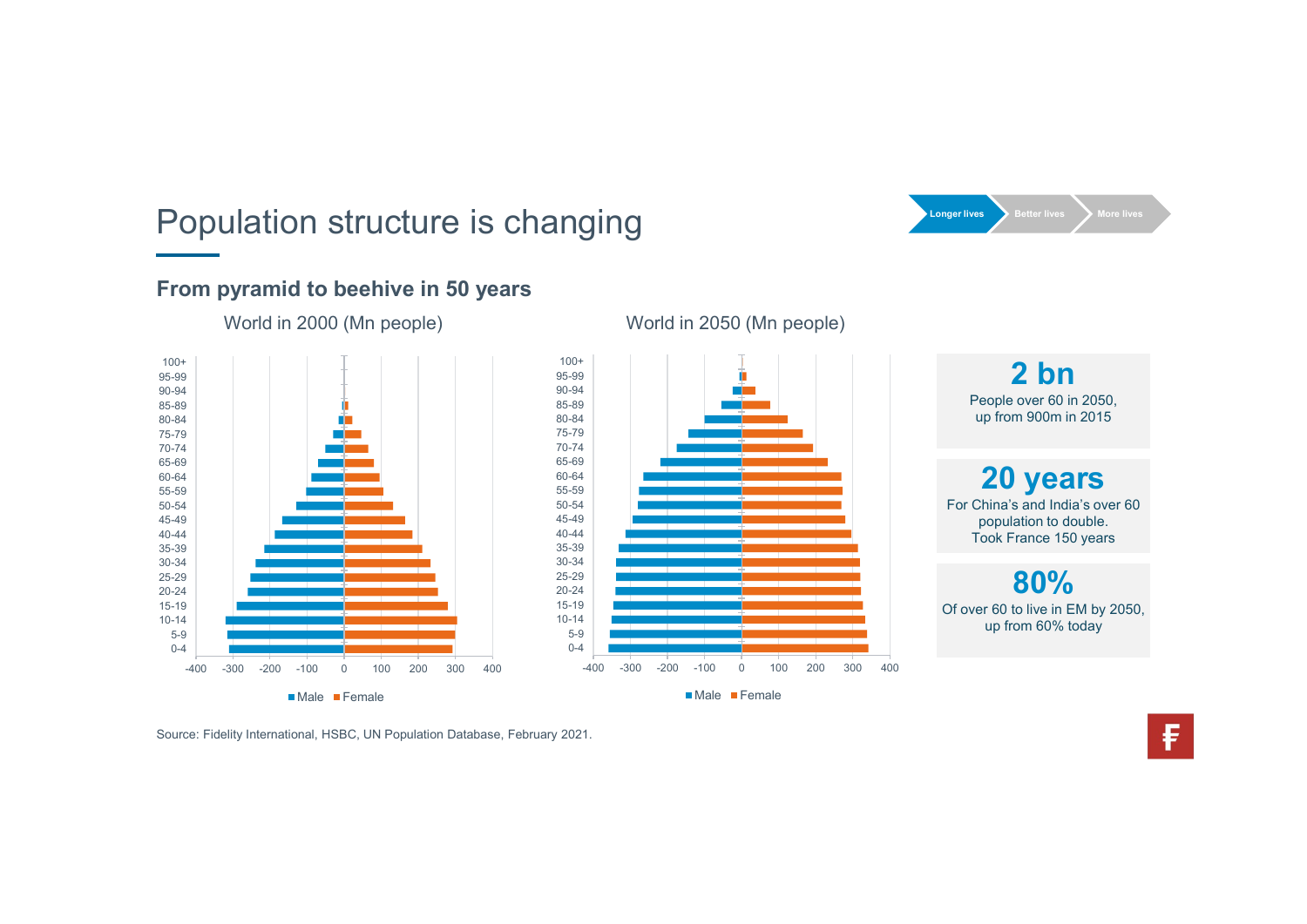### The power of demographics

#### The difference 15 years can make



Source: United Nations Department of Economic and Social Affairs, Population Division, World Population Prospects: The 2015 Revision Produced by: United Nations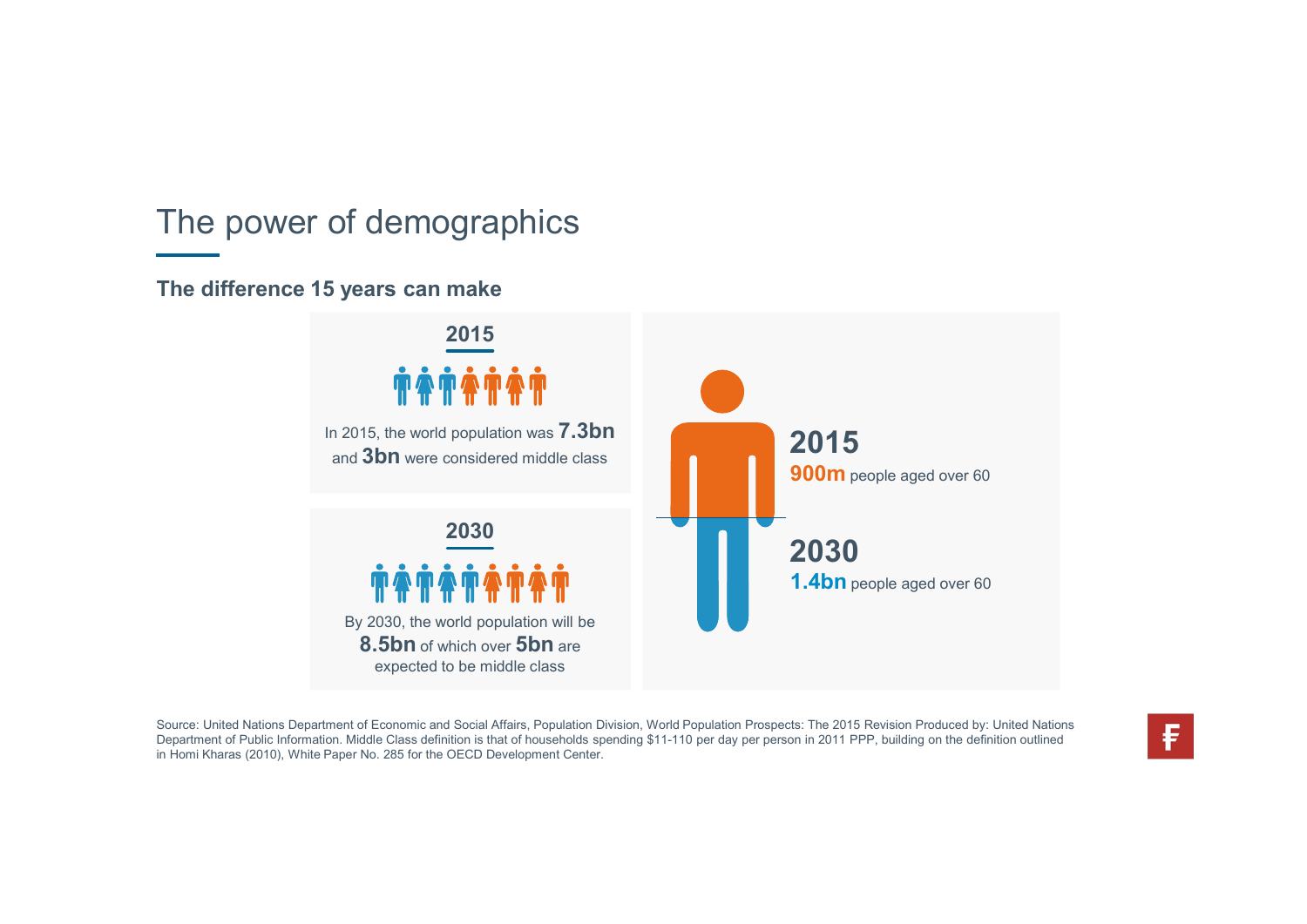## The exponential middle class growth



### Middle class spending to account for 1/3 of the global economy

Middle class estimated consumer spending 2015 to 2030 in trillions of 2011 PPP US dollars



Middle class growth represents a multi-trillion dollar opportunity and Asia is its epicentre